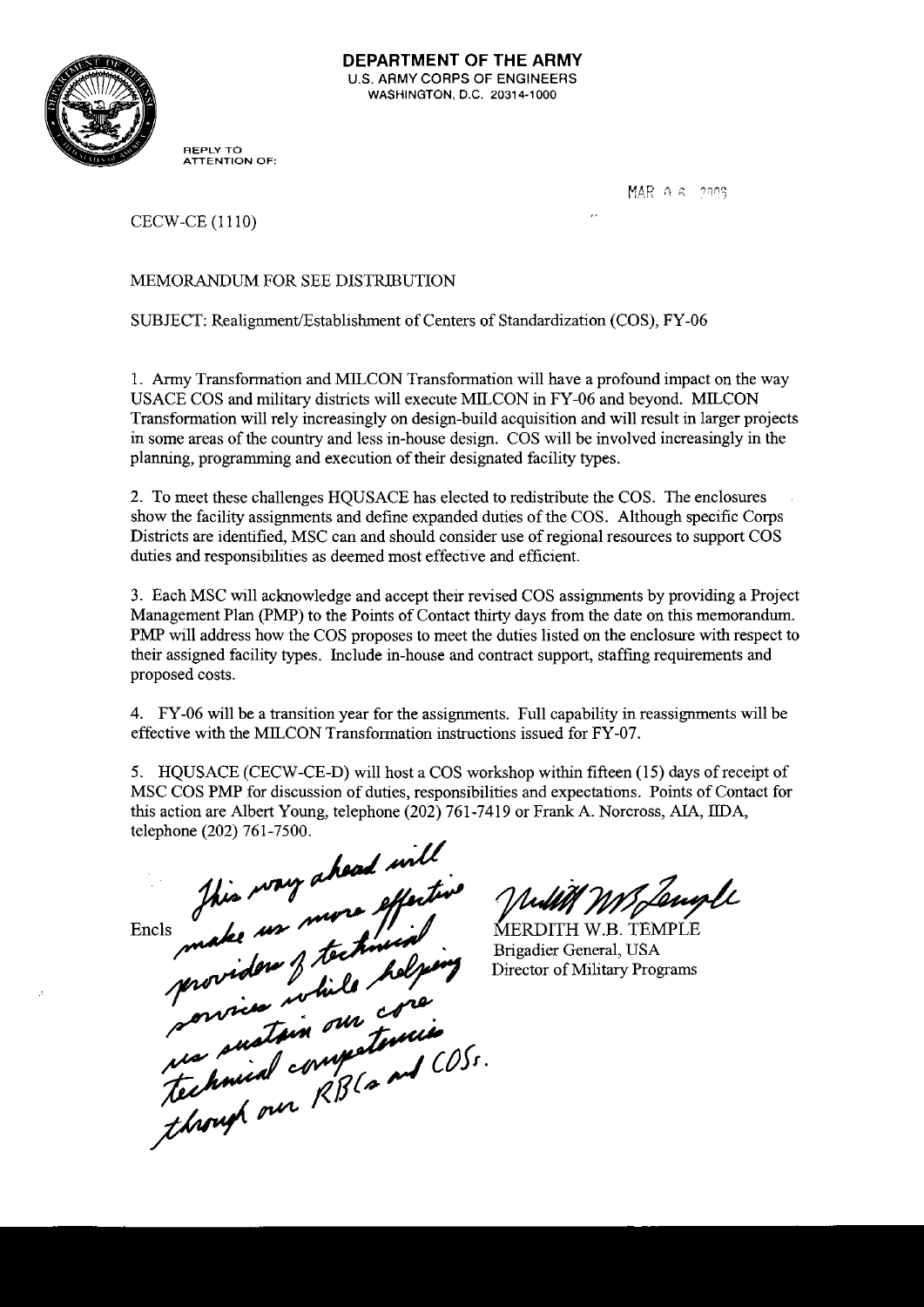CECW-CE SUBJECT: **Realignment/Establishment** of Centers of Standardization (COS), FY-06

DISTRIBUTION:

ASSISTANT CHIEF OF STAFF FOR INSTALLATION MANAGEMENT (DAIM-FD) COMMANDER, US ARMY ENGINEER DIVISION, GREAT LAKES AND OHIO RIVER US ARMY ENGINEER DIVISION, GULF REGION US ARMY ENGINEER DIVISION, MISSISSIPPI VALLEY US ARMY ENGINEER DIVISION, NORTH ATLANTIC US ARMY ENGINEER DIVISION, NORTHWESTERN US ARMY ENGINEER DIVISION, PACIFIC OCEAN US ARMY ENGINEER DIVISION, SOUTH ATLANTIC US ARMY ENGINEER DIVISION, SOUTH PACIFIC US ARMY ENGINEER DIVISION, SOUTHWESTERN

DEPUTY COMMANDER,

US ARMY ENGINEER DIVISION, GREAT LAKES AND OHIO RIVER, GREAT LAKES REGION US ARMY ENGINEER DIVISION, GREAT LAKES AND OHIO RIVER, OHIO RIVER REGION US ARMY ENGINEER DIVISION, NORTHWESTERN, COLUMBIA RIVER REGION US *ARMY* ENGINEER DIVISION, NORTHWESTERN, MISSOURI RIVER REGION

COMMANDER,

US ARMY ENGINEERING AND SUPPORT CENTER, HUNTSVILLE US ARMY ENGINEER DISTRICT, FORT WORTH US ARMY ENGINEER DISTRICT, HONOLULU US ARMY ENGINEER DISTRICT, LITTLE ROCK US ARMY ENGINEER DISTRICT, LOUISVILLE US ARMY ENGINEER DISTRICT, MOBILE US ARMY ENGINEER DISTRICT, NORFOLK US ARMY ENGINEER DISTRICT, OMAHA US ARMY ENGINEER DISTRICT, SACRAMENTO US ARMY ENGINEER DISTRICT, SAVANNAH US ARMY ENGINEER DISTRICT, TULSA US ARMY TRANSATLANTIC PROGRAMS CENTER US ARMY ENGINEER DISTRICT, AFGHANISTAN US ARMY ENGINEER DISTRICT, ALASKA US ARMY ENGINEER DISTRICT, ALBUQUERQUE US ARMY ENGINEER DISTRICT, BALTIMORE US ARMY ENGINEER DISTRICT, BUFFALO US ARMY ENGINEER DISTRICT, CHICAGO US ARMY ENGINEER DISTRICT, CHARLESTON US ARMY ENGINEER DISTRICT, DETROIT US ARMY ENGINEER DISTRICT, FAR EAST US ARMY ENGINEER DISTRICT, GALVESTON US ARMY ENGINEER DISTRICT, GULF REGION, CENTRAL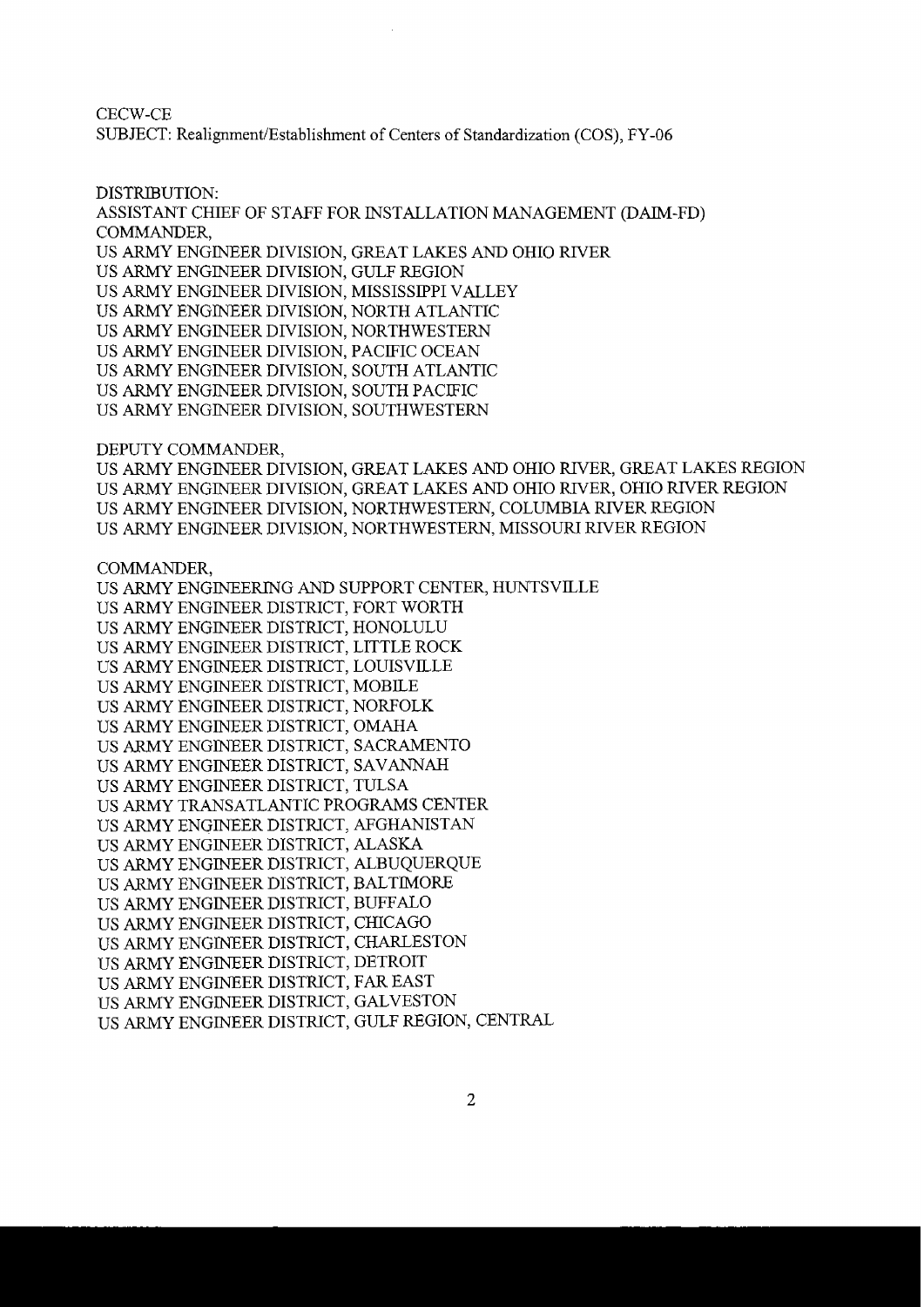CECW-CE SUBJECT: Realignment/Establishment of Centers of Standardization (COS), FY-06

DISTRIBUTION (CONT) COMMANDERS, US ARMY ENGINEER DISTRICT, GULF REGION, NORTH US ARMY ENGINEER DISTRICT, GULF REGION, SOUTH US ARMY ENGINEER DISTRICT, HUNTINGTON US ARMY ENGINEER DISTRICT, JACKSONVILLE US ARMY ENGINEER DISTRICT, JAPAN US ARMY ENGINEER DISTRICT, KANSAS CITY US ARMY ENGINEER DISTRICT, LOS ANGELES US ARMY ENGINEER DISTRICT, MEMPHIS US ARMY ENGINEER DISTRICT, NASHVILLE US ARMY ENGINEER DISTRICT, NEW ENGLAND US ARMY ENGINEER DISTRICT, NEW ORLEANS US ARMY ENGINEER DISTRICT, NEW YORK US ARMY ENGINEER DISTRICT, PHILADELPHIA US ARMY ENGINEER DISTRICT, PITTSBURGH US ARMY ENGINEER DISTRICT, PORTLAND US ARMY ENGINEER DISTRICT, ROCK ISLAND US ARMY ENGINEER DISTRICT, SAN FRANCISCO US ARMY ENGINEER DISTRICT, SEATTLE US ARMY ENGINEER DISTRICT, ST. LOUIS US ARMY ENGINEER DISTRICT, ST. PAUL US ARMY ENGINEER DISTRICT, VICKSBURG US ARMY ENGINEER DISTRICT, WALLA WALLA US ARMY ENGINEER DISTRICT, WILMINGTON US ARMY TRANSATLANTIC PROGRAMS CENTER, EUROPE US ARMY ENGINEER RESEARCH AND DEVELOPMENT CENTER (CEERD-ZA, CEERD-CZ-V, CEERD-RV, CEERD-IV, AND CEERD-TV) DEPUTY COMMANDERS, HQUSACE/OCE CHIEFS OF SEPARATE OFFICES, HQUSACE/OCE REGIONAL INTEGRATION TEAMS, HQ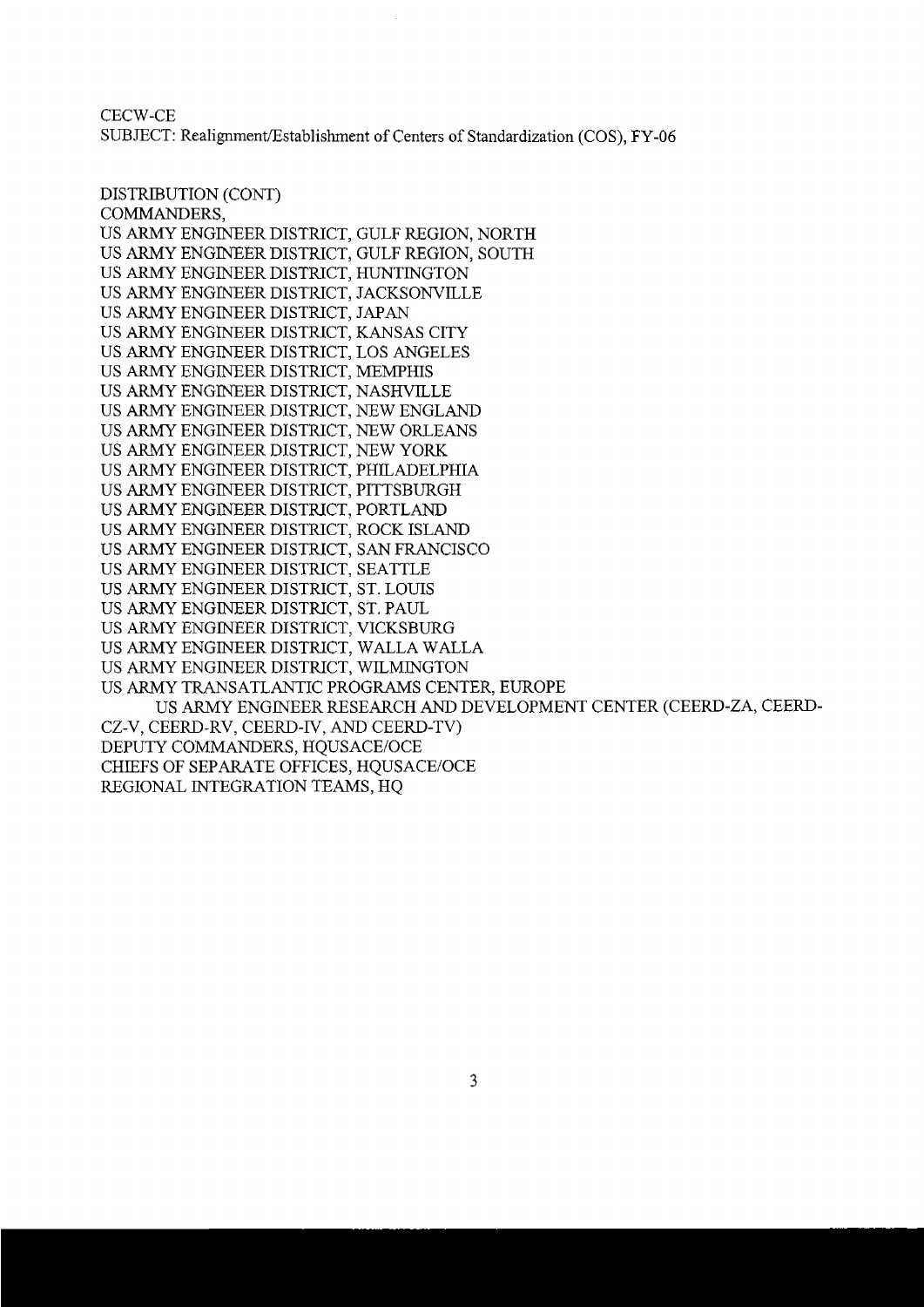Realignment of Centers of Standardization (COS) Department of the Army Facilities Standardization Program

Engineering and Support Center 1. Huntsville (CEHNC) Standard Facility Types (Total =  $15$ ) Physical Fitness Facility Outdoor Sports Facility Child Development Center - Infant/Toddlers Child Development Center - School-Age Youth Activity Center Consolidated Fire, Safety & Security Facility Fire Station Army Community Service Center Bowling Center RFP Hazardous Material Storage Facility Close Combat Tactical Trainer Military Operations Urban Terrain Facility (DAMO-TR funded/programmed) Training Ranges (DAMO-TRS funded/programmed) Proposed New Battle Command Training Center (Requested by DAMO-TRS, G3/5/7) Proposed New Training Support Center (Requested by DAMO-TRS, G3/5/7)

Great Lakes and Rivers Division

2. Louisville District (CELRL) Standard Facility Types (Total =  $2$ ) Army Reserve Center Operational Readiness Training Complex (ORTC)

North Atlantic Division

**3.** Norfolk District (CENAO) Standard Facility Types (Total =  $7$ ) General Instruction Building (GIB) Classroom 21 Enlisted Personnel Dining Facility Military Entrance Processing Station (MEPS) Family Housing RFP Information Systems Facility Criminal Investigation Facility

Northwestern Division

4. Omaha District (CENWO) Standard Facility Types (Total = 2) Religious Facility Access Control Points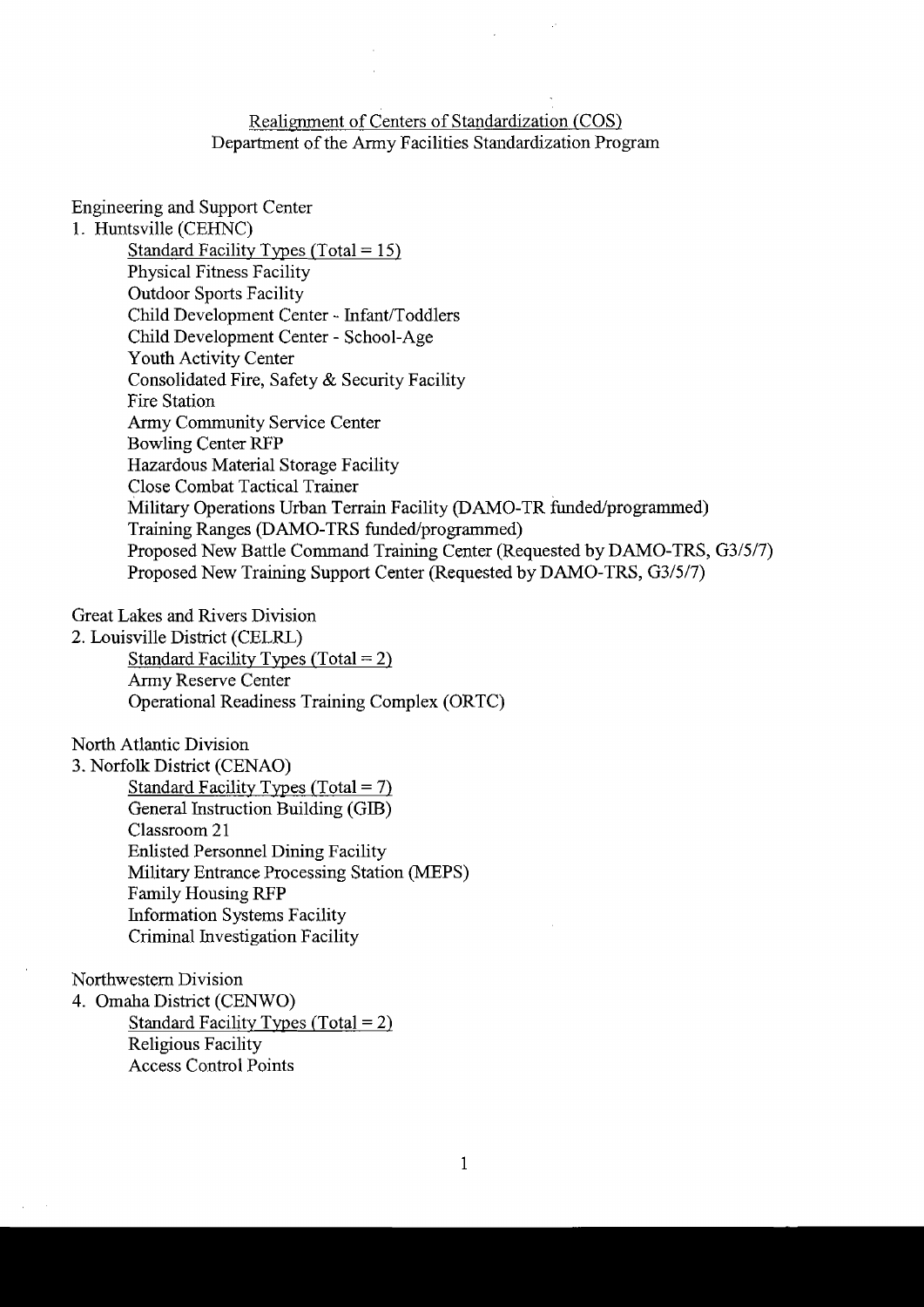## Realignment of Centers of Standardization (COS) Department of the Army Facilities Standardization Program

South Atlantic Division

5. Mobile District (CESAM)

Standard Facility Types (Total = **3)**  Aviation -Vertical Construction 4-Star HQ Facility - see footnote National Guard Armory

6. Savannah District (CESAS)

Standard facilitv Tvpes (Total = *6)*  Company Operations Facility Tactical Equipment Maintenance Facility Brigade Operations Complex Brigade/Battalion HQ: Admin Command and Control Army (UEy) & Corps (UEx) HQ: Admin/Opns Deployment Facility

southwestern Division

7. FT Worth District (CESWF) Standard Facility Types (Total = 5) Unaccompanied Enlisted Personnel Housing (Barracks) Basic Combat Training Complex (BCT) / One Station Unit Trainee (OSUT) Advanced Individual Training Complex (AIT) General Purpose Warehouse Central Issue Warehouse

Pacific Ocean Division

8. Honolulu District (CEPOH) Standard Facility Types (Total =  $2$ )

> Unaccompanied Officers Quarters. Transient Officers Quarters.

Footnote: Three MACOM HQ standards to be developed by CESAM